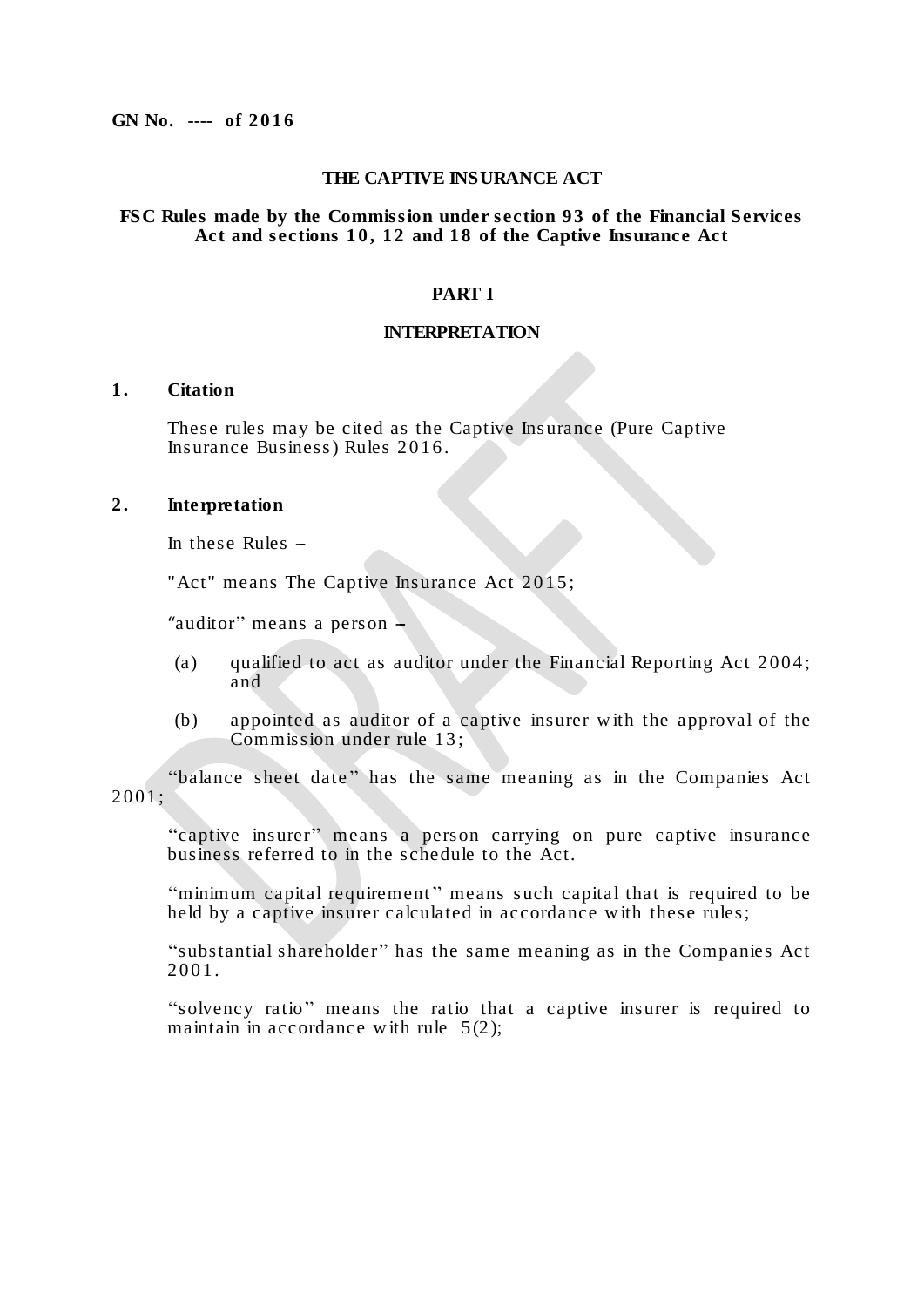## **3 . Application of Rules**

These rules shall apply only to a captive insurer w ho is licensed under the Act or ought to be licensed under the Act and who is conducting pure captive insurance business referred to in the schedule to the Act.

### **PART II**

### **SOLVENCY REQUIREMENTS**

#### **4 . Capital and solvency requirements**

- (1 ) For the purposes of the Act and these rules, all values relating to capital and solvency requirements are to be specified in Mauritian rupees or in any other currency acceptable to the Commission.
- (2 ) A captive insurer shall have and at all times maintain an unimpaired paid up capital of not less than 3 million rupees.
- (3 ) No person shall be issued w ith a licence under section 7 of the Act unless he complies w ith the requirement of paragraph (2 ).

### **5 . Solvency ratio**

- (1) For the purposes of section 10  $(8)$  of the Act, a captive insurer shall comply w ith the requirements of this rule.
- (2) The solvency ratio shall at all times be at least  $100\%$  of the minimum capital requirement.
- (3 ) Where a captive insurer anticipates that its solvency ratio w ill fall below  $100\%$  of the minimum capital requirement, it shall immediately inform and submit to the Commission, for approval, a contingency plan to restore the solvency ratio.
- (4 ) The Commission may approve a contingency plan under paragraph (3 ) on such terms and conditions as it may deem fit.

## **6 . Calculation of the minimum capital requirement**

- (1 ) The minimum capital requirement shall be the sum of the asset capital and the underw riting capital, calculated in accordance w ith the requirements specified in Part I and Part II of the First Schedule .
- (2 ) The calculation of the underw riting capital and the asset capital shall be based on  $-$ 
	- (a) the acceptable ratings specified in Part III of the First Schedule; or
	- (b) any other equivalent ratings from a credit rating agency which is approved by the Commission.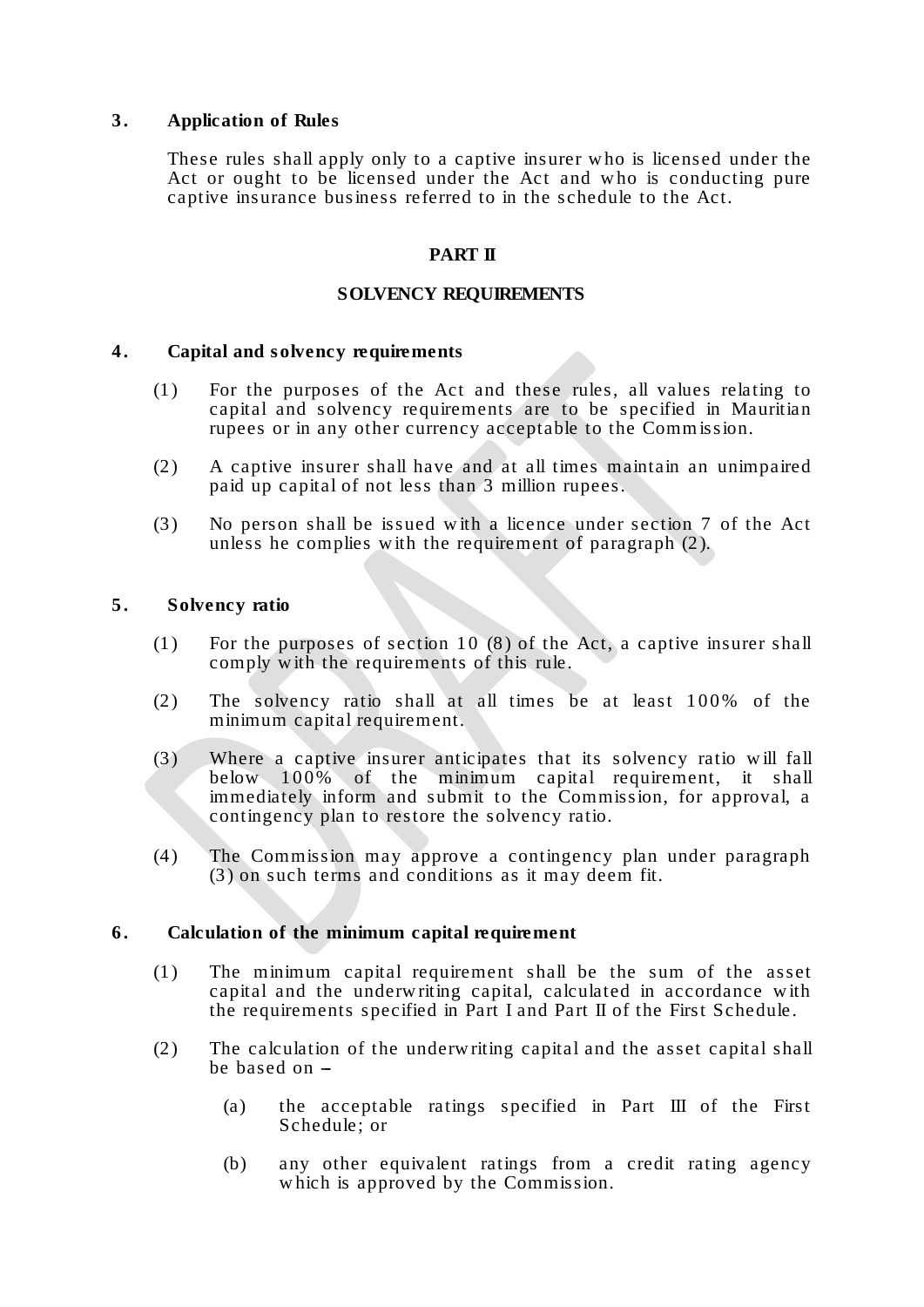## **7 . Valuation of assets**

- (1 ) The asset value for the purpose of calculating the asset capital of a captive insurer shall be taken at fair value .
- (2) For the purposes of paragraph  $(1)$  and of determining the solvency ratio and minimum capital requirement , "fair value" means --
	- (a) in the case of an asset w hich is listed on the Official List of a securities exchange w hich is a member of the World Federation of Exchanges and for which a price was quoted on that securities exchange on the date as at w hich the value is calculated, the price last so quoted;
	- (b) in any other case, the price w hich could have been obtained upon a sale of the asset betw een a w illing buyer and a willing seller dealing at arm's length, as estimated by the captive insurer; or
	- (c) the Commission's estimate of the assets where the Commission suspects market abuses under sub-paragraph (a) or is not satisfied w ith the estimate under sub-paragraph (b).

# **8 . Capital available**

- (1 ) The capital available to a captive insurer shall consist of shares issued and paid up, share premium, retained earnings and reserves.
- (2 ) Notw ithstanding paragraph (1 ) but subject to the prior approval of the Commission, the capital available to a captive insurer may consist of -
	- (a) irrevocable letter of credit; and
	- $(b)$  subordinated loan provided that  $-$ 
		- (i) the title deed setting out the terms of the subordinated loan explicitly mentions that the loan is legally subordinated to the claims of policyholders and other creditors of the captive insurer;
		- (ii) the subordinated loan is unsecured;
		- (iii) the subordinated loan has an original maturity period of over 5 years;
		- (iv) the subordinated loan may be redeemed before maturity only at the option of the captive insurer and with the prior written approval of the Commission; and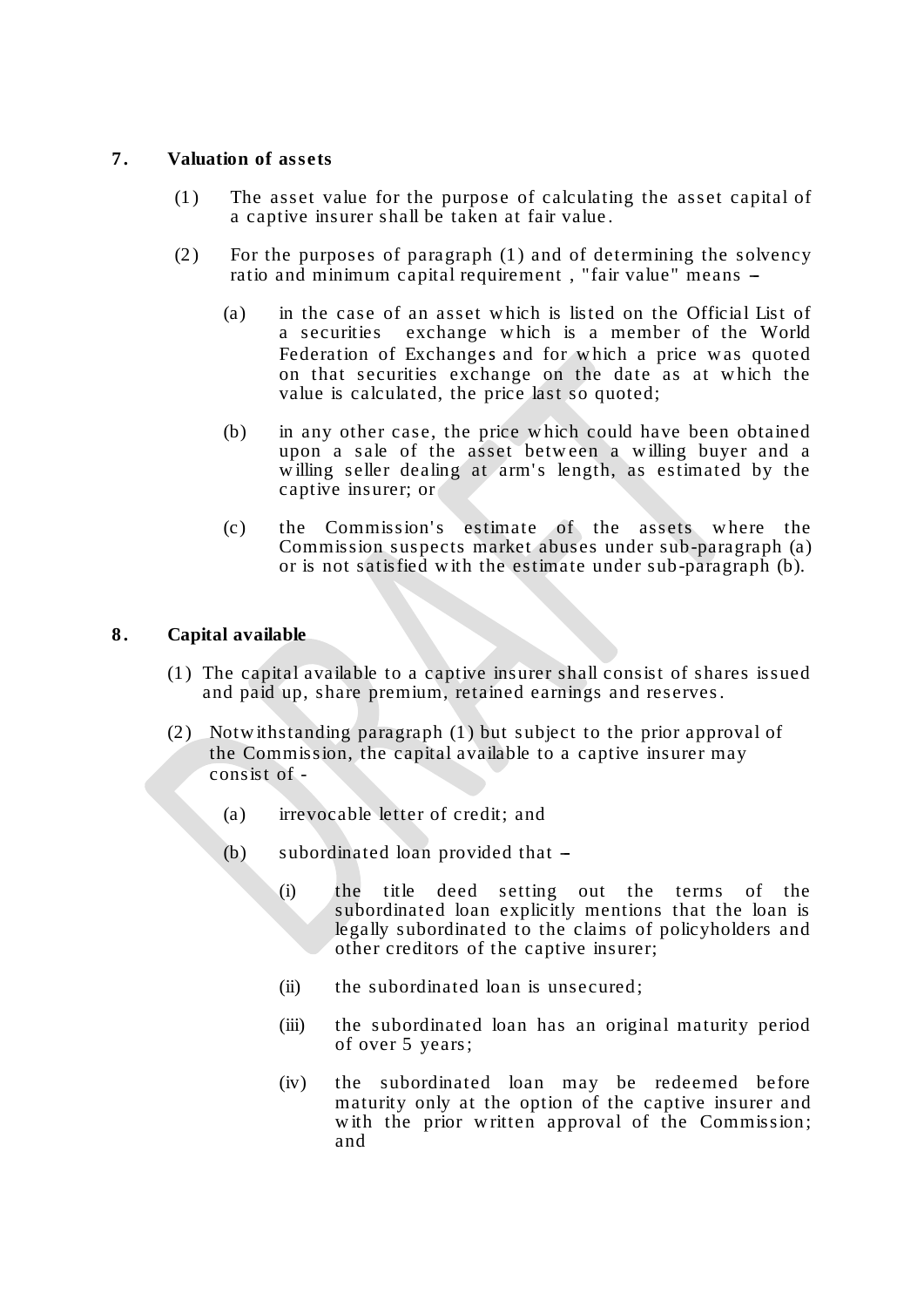(v) the subordinated loan shall not, in the event of the w inding up of the captive insurer, be repaid until the claims of policyholders and other creditors have been fully satisfied.

### **9 . Admissible assets covering solvency ratio**

- (1) Subject to paragraph  $(2)$ , the captive insurer shall keep and maintain at least 3 million rupees in cash or cash equivalents as share capital.
- (2) Assets covering the solvency ratio may be in the form of any combination of the following  $-$ 
	- (a) cash;
	- (b) irrevocable letter of credit;
	- $(c)$  investments pursuant to section 11 of the Act;
	- (d) any other security deemed appropriate by the Commission.

### **10. Technical reserves**

A captive insurer shall make adequate technical provisions in its accounts for its underw riting liabilities in respect of its insurance and reinsurance policies, including liabilities for  $-$ 

- (a) unexpired risks;
- (b) outstanding and incurred claims;
- (c) provisions for claims incurred but not reported; and
- (d) policy benefits w hich have not become claimable c alculated on w hatever basis the Commission determines.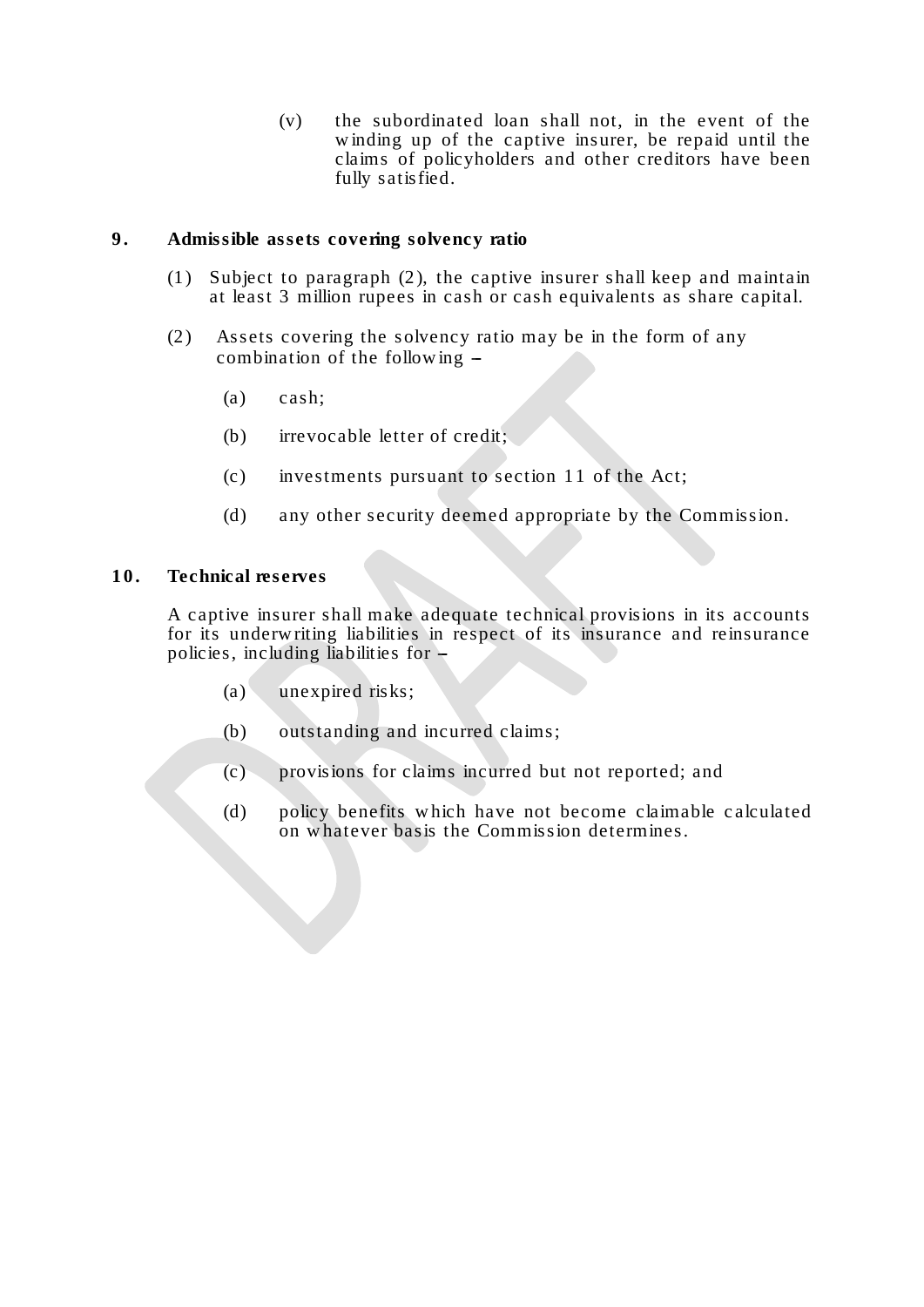## **11. Investment**

- (1 ) A captive insurer shall invest the assets covering the technical provisions in accordance w ith the follow ing principles --
	- (a) the assets shall take into account the type of business carried out by the captive insurer, in particular the nature, amount and duration of the expected claims payments, in such a way as to secure the sufficiency, liquidity, security, quality, profitability and matching of its investments;
	- (b) the captive insurer shall ensure that its assets are diversified and adequately spread so as to allow the captive insurer to respond adequately to changing economic circumstances and the captive insurer shall assess the impact of irregular market circumstances on its assets and shall diversify the assets in such a way as to reduce such impact;
	- (c) investments in assets w hich are not admitted to trading on a regulated securities exchange shall be kept to prudent levels;
	- (d) investments in derivative instruments shall be possible insofar as they contribute to a reduction of investment risks or facilitate efficient portfolio management. They shall be valued on a prudent basis, taking into account the underlying assets, and included in the valuation of the captive insurer's assets. The captive insurer shall also avoid excessive risk exposure to a single counterparty and to other derivative operations;
	- (e) the assets shall be properly diversified in such a w ay as to avoid excessive reliance on any one particular asset, issuer or group of undertakings and accumulations of risks in the portfolio as a w hole; and
	- (f) investments in assets issued by the same issuer or by issuers belonging to the same group shall not expose the undertaking to excessive risk concentration.

## **12. Loans**

- (1 ) Subject to prior approval of the Commission, a captive insurer may give loans to a related entity.
- (2) The Commission shall only grant an approval under paragraph (1) w here the captive insurer is able to demonstrate that the funds remaining after the loan has been deducted are adequate to support the captive insurer's risk profile.
- (3 ) Subject to paragraph (2 ), the Commission may approve a loan to a related entity of the captive ins urer, on the condition that the loan will be applied from assets in excess of technical reserves with a security margin of 10% and after deduction of the share capital.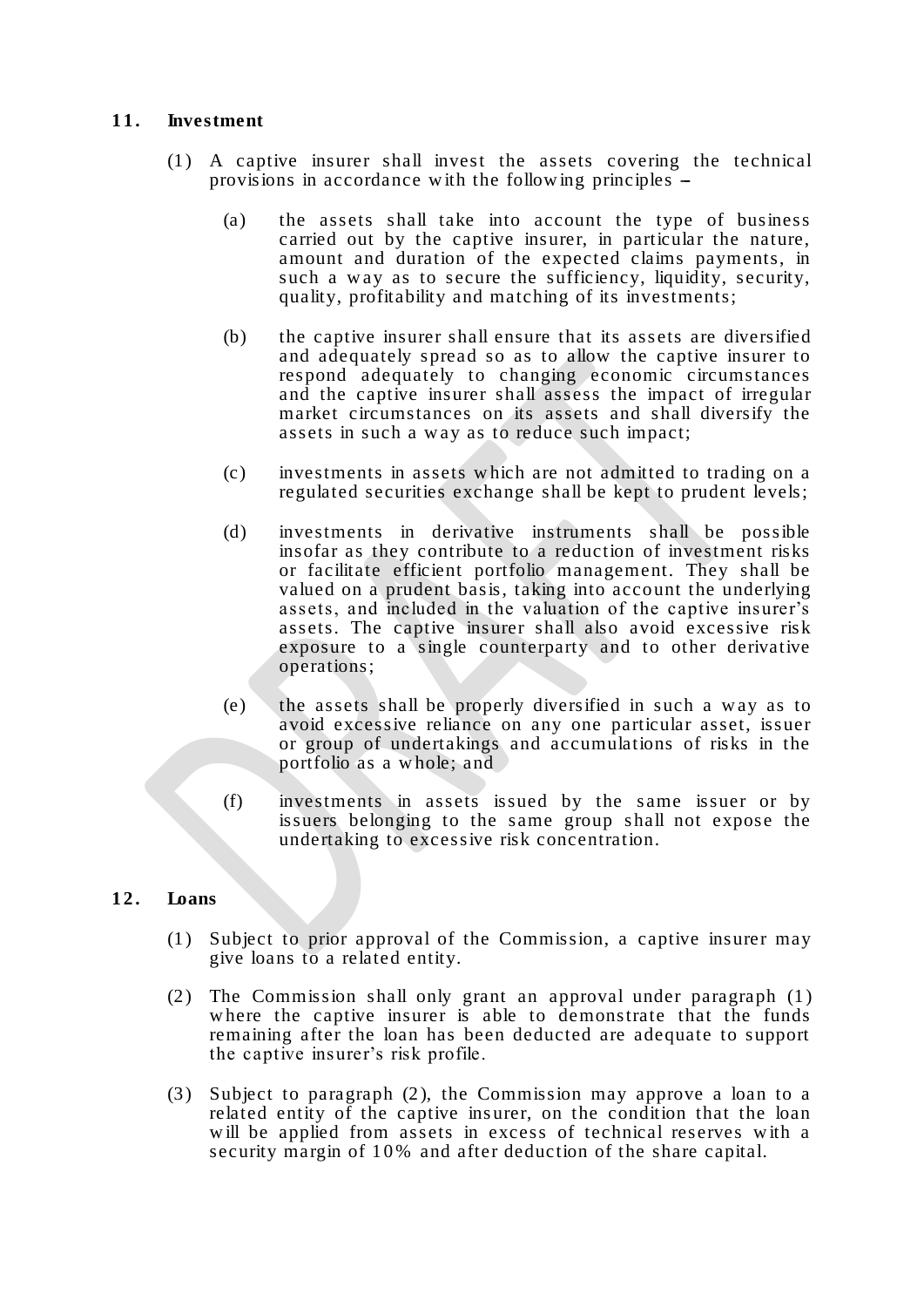- (4 ) A loan agreement to a related entity shall contain the follow ing characteristics --
	- (a) the loan is conducted on an arm's length basis;
	- (b) the loan payment is for a finite period;
	- (c) the loan attracts a commercial rate of interest; and
	- (d) the loan is to be repayable immediately on the instructions of the Commission.

#### **PART III**

#### **AUDIT AND REPORTING REQUIREMENTS**

#### **SUB PART A**

#### **AUDIT**

#### **13. Appointment of auditor and actuary**

- (1 ) Subject to this rule, a captive insurer shall appoint and have at all times -
	- (a) an auditor; and
	- (b) an actuary.
- (2) Subject to paragraph  $(5)$ , an appointment made under paragraph  $(1)$ shall not be effective except w here it is approved by the Commission.
- (3 ) In making an appointment under paragraph (1 ), a captive insurer shall consider and state in the resolution making the appointment whether the auditor or the actuary, as the case may be  $-$ 
	- (a) holds the necessary qualifications and competence, has proven experience and adequate resources to perform his functions;
	- (b) is independent of the captive insurer in that he, or in the case of a firm any of his partners, has no relationship w ith, or interest in the captive insurer, any of its group of companies, nor has any connection w ith any director or substantial shareholder of the captive insurer, w hich could reasonably be perceived to materially affect the exercise by him of an independent mind and judgment in the performance of his duties;
	- (c) is fit and proper in accordance w ith such guidelines as may be issued by the Commission.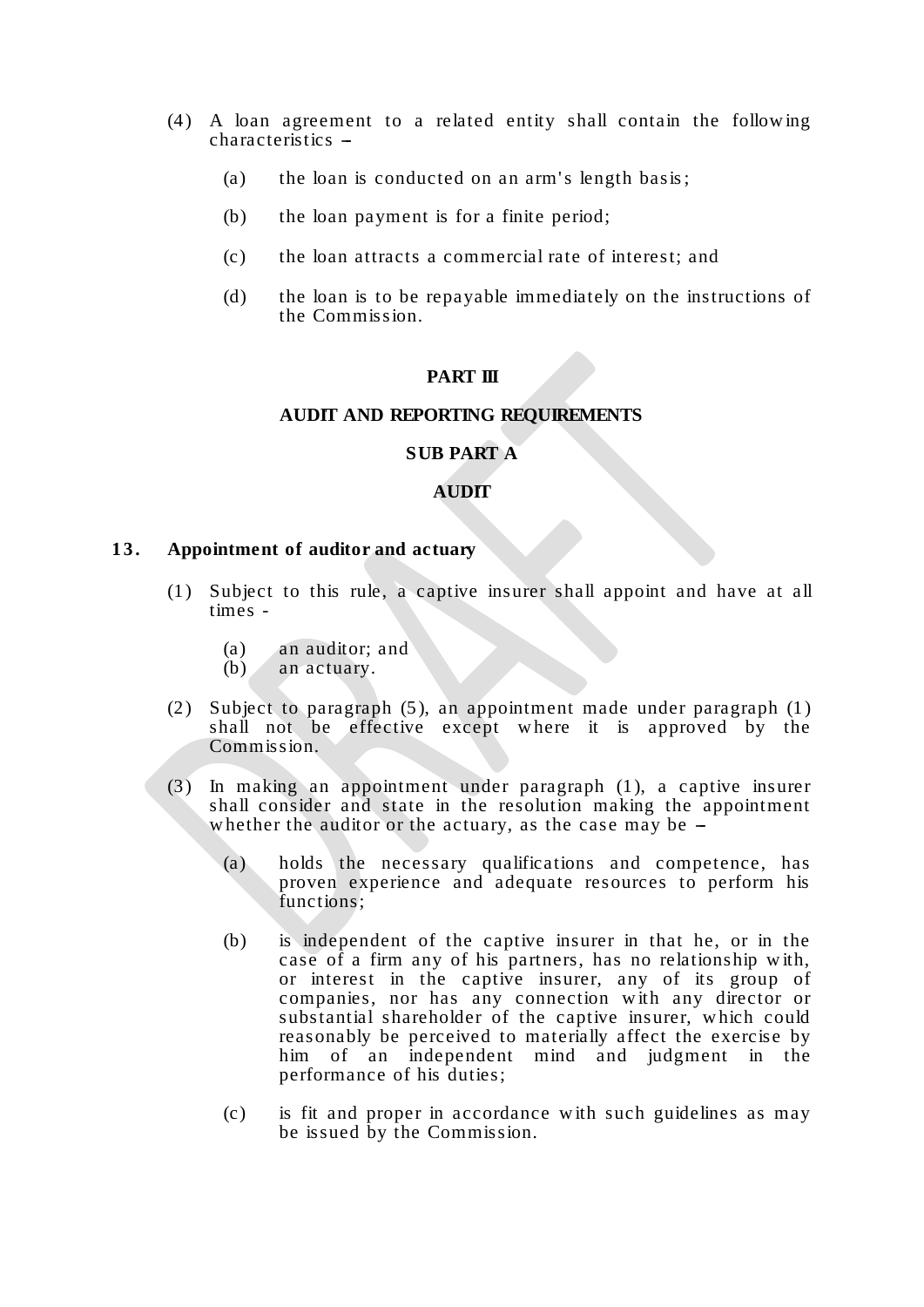- (4) An application for approval under paragraph  $(2)$  shall be made in writing and shall be accompanied by a certified copy of the resolution referred to in paragraph  $(3)$  or any information and document as the Commission may require.
- (5 ) Except w here it is expressly objected to by the Commission w ithin 1 5 days of submission of the application made under paragraph (4 ), the appointment shall be deemed to have been approved and shall become effective.
- $(6)$  In determining its application under paragraph  $(4)$ , the Commission may take into consideration -
	- (a) any report from the professional organisation of w hich the proposed appointee is a member, or from a relevant supervisory body; or
	- (b) any matter or information relevant to determine w hether the proposed appointee is a fit and proper person.
- (7 ) Where a captive insurer does not have an auditor or an actuary approved pursuant to this rule, the Commission may make the appointment at the cost of the captive insurer.
- (8 ) Where an auditor or actuary appointed by a captive insurer is a firm,

--

- (a) the firm shall designate a partner as the signing partner w ho shall, for the purposes of the Act and these rules, without any limitation to the obligations and liabilities of the other partners or associates, have all the duties, responsibilities and obligations of an auditor or actuary as if he were himself appointed;
- (b) the last approval of the Commission for the appointment of the firm shall not lapse by reason of a change in the membership of the firm provided that at least half of the members, after the change, w ere members w hen the appointment of the firm was last approved by the Commission.
- (9 ) The auditor and actuary of a captive insurer shall have similar duties and the functions as the auditor and actuary of an insurer under sections  $43, 44$  and  $45$  of the Insurance Act  $2005$ .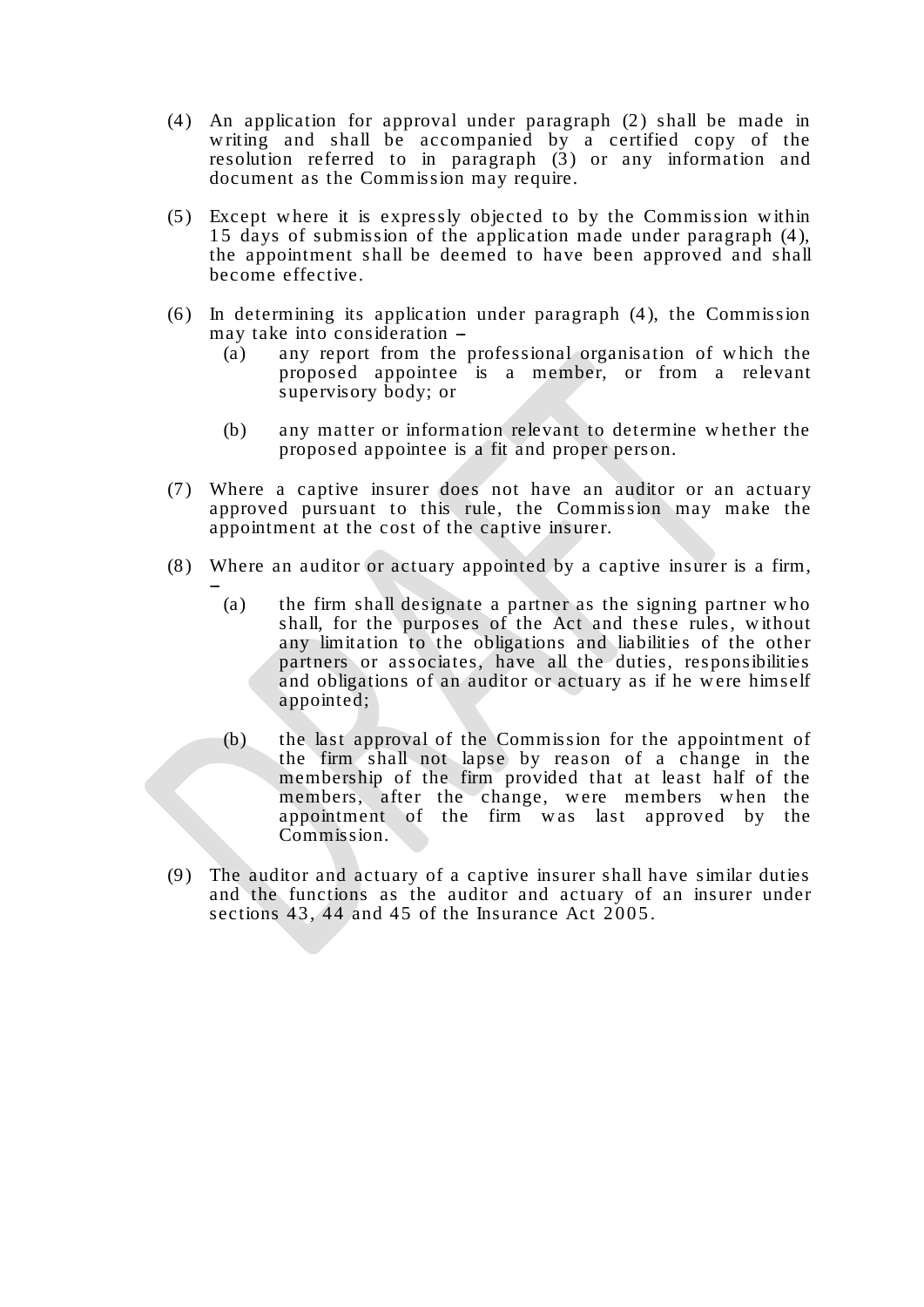### **14. Notice of resignation and termination**

- (1 ) A captive insurer shall give to the Commission w ritten notice of the termination of appointment or resignation of its auditor or actuary within 15 days of the termination or resignation.
- (2) Where the termination of appointment or resignation of an auditor or actuary is otherwise than by reason of expiry of his term of office  $-$ 
	- (a) the notice referred to in paragraph  $(1)$  shall specify the reasons for and circumstances of the termination or resignation;
	- (b) the Commission may require the auditor or actuary to give his opinion on the circumstances of the termination or resignation.

#### **15. Termination of appointment by the Commission**

- (1) Subject to paragraph  $(2)$ , the Commission may require a captive insurer to terminate the appointment of an auditor or actuary of a captive insurer, w here it has reasons to believe that the person or firm concerned is not fit and proper to hold the office concerned.
- (2) The Commission shall not make a determination under paragraph  $(1)$ w ithout giving prior notice of its intention to act in accordance w ith paragraph (1) and the reasons for so doing, and shall give the captive insurer and the person or firm concerned as auditor or actuary, the opportunity to make representations.

### **16. Audit and auditor's certificate**

- $(1)$  The financial statements of a captive insurer shall be audited by its auditor appointed under these rules.
- (2) The auditor shall, in a certificate relating to the accounts and statements in respect of a balance sheet date of a captive insurer, state whether  $-$ 
	- (a) the financial statements and other reports to w hich the certificate relates appear to him to be in accordance w ith the requirements of the Act, these rules, the relevant Acts and guidelines, and give particulars of any matters that do not appear to him to be in accordance w ith those requirements;
	- (b) the accounting records of the captive insurer in respect of that year appear to him to have been properly kept and to record and explain correctly the transactions and financial position of the captive insurer, and give particulars of accounting records that appear to him not to have been so kept and of transactions that appear to him not to have been so recorded;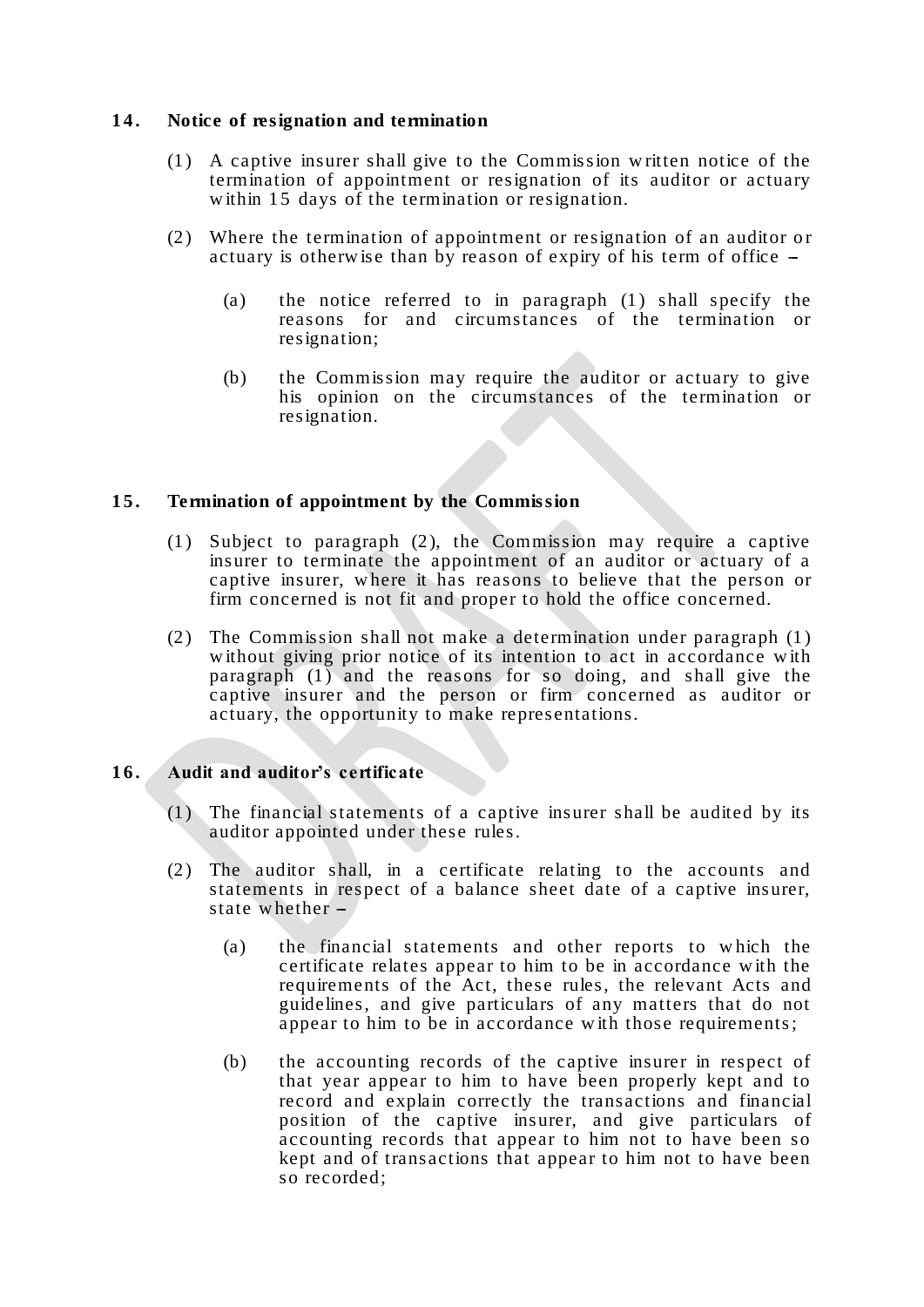- (c) in respect of that year, he has obtained the information and explanations that he requested;
- (d) he has been denied any information requested under sub paragraph (c), setting out the particulars of information and explanations that he requested but did not obtain;
- (e) he is satisfied that the financial statements and other reports referred to in sub-paragraph (a) agree w ith the accounting records of the captive insurer and appear to him to represent truly the transactions and financial position of the captive insurer in respect of the balance sheet date to w hich they relate and, where any of them appear to him to fail to represent the transactions and financial position, give particulars of the failure;
- (f) amounts required by rule  $18$  (3) to be apportioned, have been equitably apportioned and w here they have not been so apportioned give particulars of the failure;
- (g) all management expenses incurred in respect of the captive insurer's business, whether directly or indirectly, have been fully debited in the revenue account or profit and loss account as expenses and, w here they have not been so debited, give particulars of the amounts not so debited; and
- (h) every reserve has been calculated in accordance w ith rule 23, and where they have not been so calculated, give particulars of the failure.

#### **SUB PART B**

## **REPORTING REQUIREMENTS**

#### **17. Actuarial Investigation**

- (1 ) A captive insurer shall cause an investigation into its financial position to be made by the captive insurer' s actuary as at its balance sheet date.
- (2 ) An investigation to w hich paragraph (1 ) relates shall include a valuation of its underw riting liabilities, and in respect of liabilities incurred but not reported claims and other technical liabilities, including any deficiency in reserving for such liabilities in accorda nce with these rules.
- (3) The captive insurer shall submit to the Commission a report of the investigation referred to in paragraph (1) prepared by the captive insurer's actuary.
- (4) The report referred to in paragraph  $(3)$  shall include  $-$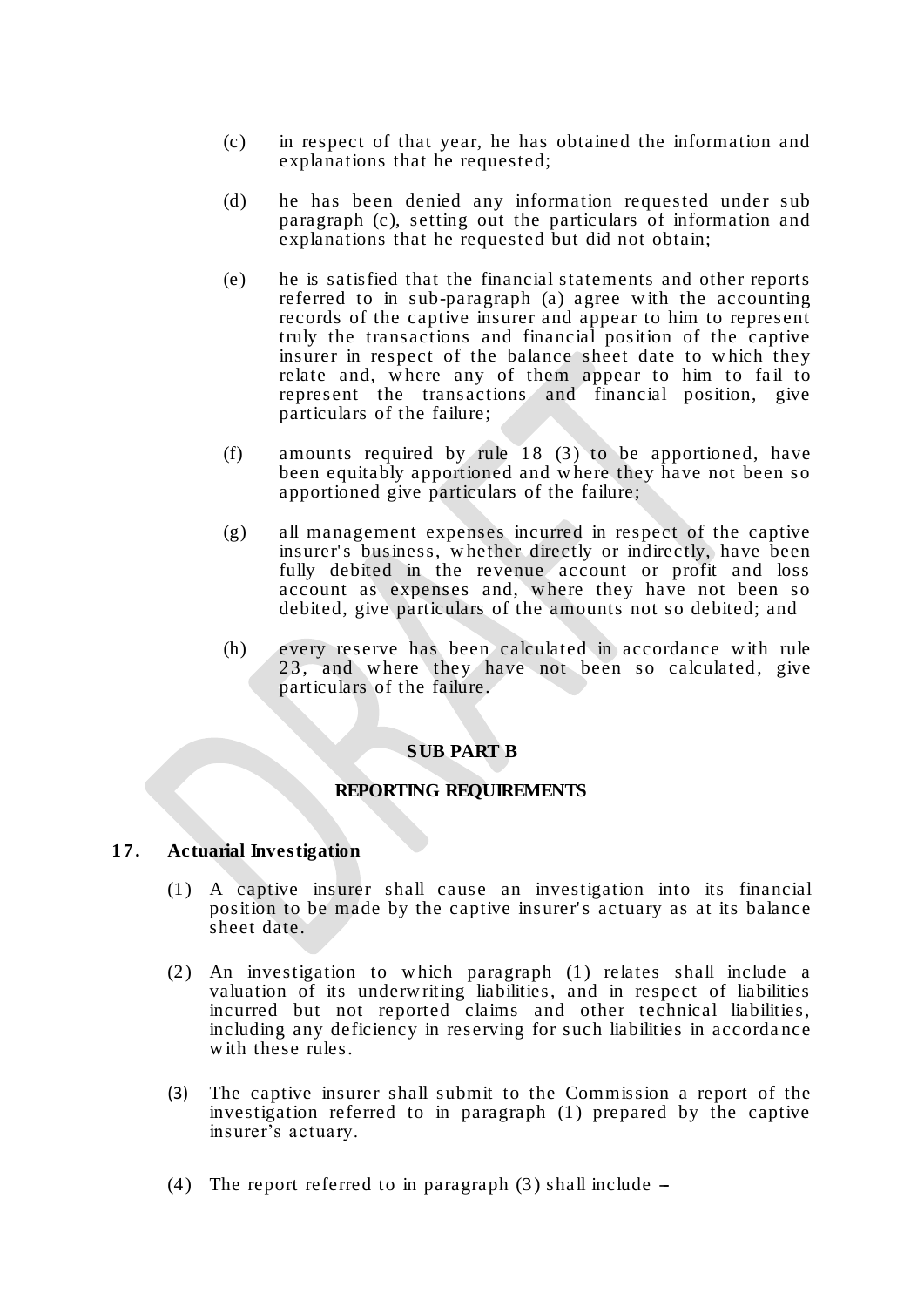- (a) a statement of the valuation basis used;
- (b) a statement show ing the extent to w hich account has been taken of the nature and term of the assets available to meet the liabilities valued;
- (c) the actuary' s opinion on the value of the assets mentioned in sub-paragraph (b); and
- (d) a statement on w hether the pricing of the insurance policies is prudentially sound.

#### **18. Separation of accounts**

- (1 ) A captive insurer carrying on more than one class of insurance business shall keep separate accounts of all receipts and payments in respect of each class of business.
- (2) The Commission may, by notice in writing, require a captive insurer to keep separate accounts of all receipts and payments in respect of a part of any class of insurance business it is conducting.
- (3) Where a single amount received or paid, w hether in respect of premiums, investment income, claims, commissions, reinsurance costs, administration costs, taxes or otherw ise is received or paid in respect of more than one class of insurance business, and the amount is not otherw ise allocable betw een the different classes, the captive insurer shall, for the purposes of this paragraph, apportion the amount in an equitable manner betw een the classes of insurance business in respect of w hich it is received or paid.

#### **19. Returns**

For the purposes of section 12(1) (d) of the Act, a captive insurer shall submit, together with its audited financial statements to the Commission, the returns in the forms specified in the Second Schedule.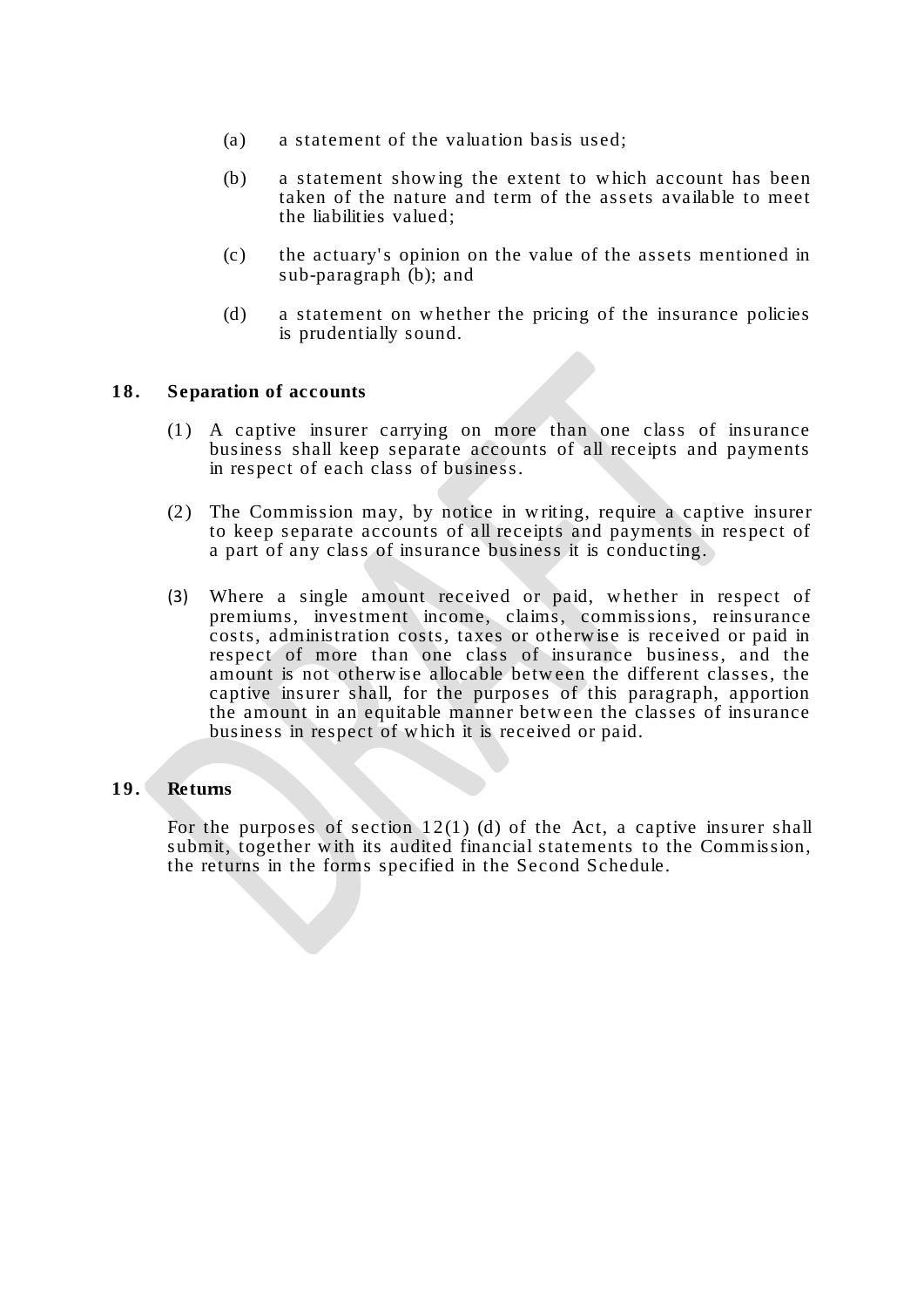## **20. Submission and publication**

- (1 ) A copy of every audited financial statements, certificate, report or returns required to be prepared under the Act or rules  $16$ ,  $17$  or  $19$ shall be signed by two directors or two officers holding a similar function, by the auditor and the actuary as the case may be, and shall be submitted to the Commission w ithin the timeframe provided in section  $12$  (1) of the Act.
- (2) A captive insurer shall within 21 days submit to the Commission a certified copy of every report on its affairs made to its shareholders or policyholders.
- (3 ) No captive insurer shall publish in Mauritius or elsew here any return certificate, report or statement required under the Act in a form other than that in w hich it has been submitted to the Commission, but nothing in this paragraph shall prevent a captive insurer from publishing a true and accurate abstract from such return or statement for the purpose of publicity and a copy of which is submitted to the Commission.

#### **21. Examination of returns**

Without prejudice to its pow ers under the relevant Acts, w here it appears to the Commission that any financial statements, certificate, return or report submitted or communicated under this Part is inaccurate or incomplete in any respect, the Commission may  $-$ 

- $(a)$  require further information, which shall be certified if the Commission so directs, from the captive insurer or from such auditor, actuary or other person as it may consider necessary;
- (b) require the captive insurer to submit any document for examination by the Commission at its registered office, or its principal place of business, in Mauritius, or to supply any statement;
- (c) examine any officer of the captive insurer in relation to the return or report; and
- (d) reject the statement, certificate, return or report unless such further information as may be required by the Commission is furnished w ithin such period as it may specify, and if the Commission declines under these rules to accept any return or report, the captive insurer shall be deemed to have failed to comply w ith the requirements of this Part .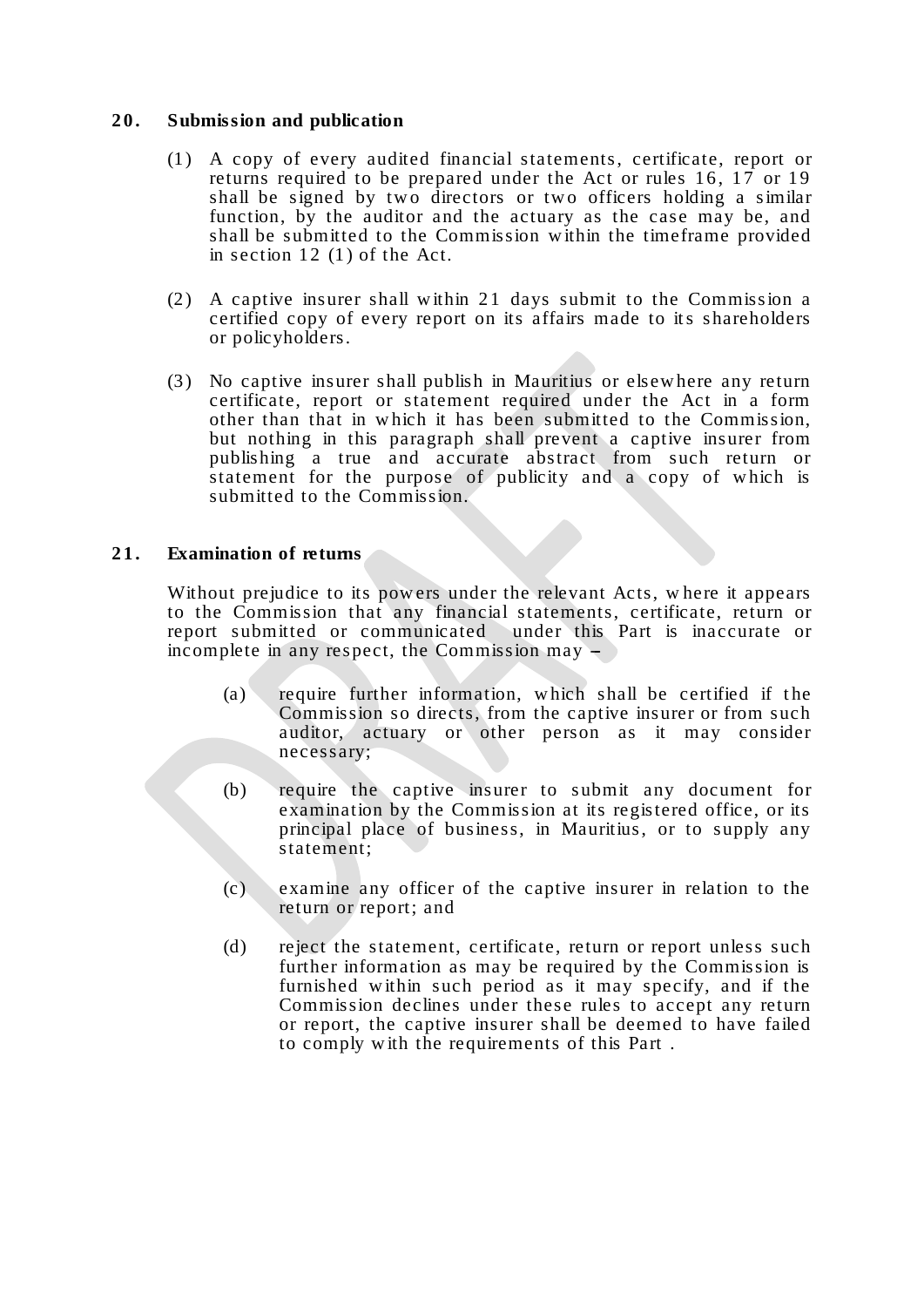## **2 2 . Certificate of solvency**

- (1) For the purposes of section 12 (1) (b) of the Act, a captive insurer shall submit a certificate of solvency in accordance w ith the form provided in the Third Schedule.
- (2) The certificate under paragraph  $(1)$  shall be accompanied by relevant calculations in accordance w ith these rules.

## **PART IV**

## **MISCELLANEOUS**

#### **23. Valuation of reserve**

Every reserve or provision referred to in these rules shall be calculated in accordance w ith internationally approved methods, and the methods adopted for the purpose shall be disclosed to the Commission, including any change in the methods.

#### **2 4 . Commencement**

These rules shall be deemed to have come into operation on -----------

Made by the Financial Services Commission on ------------ .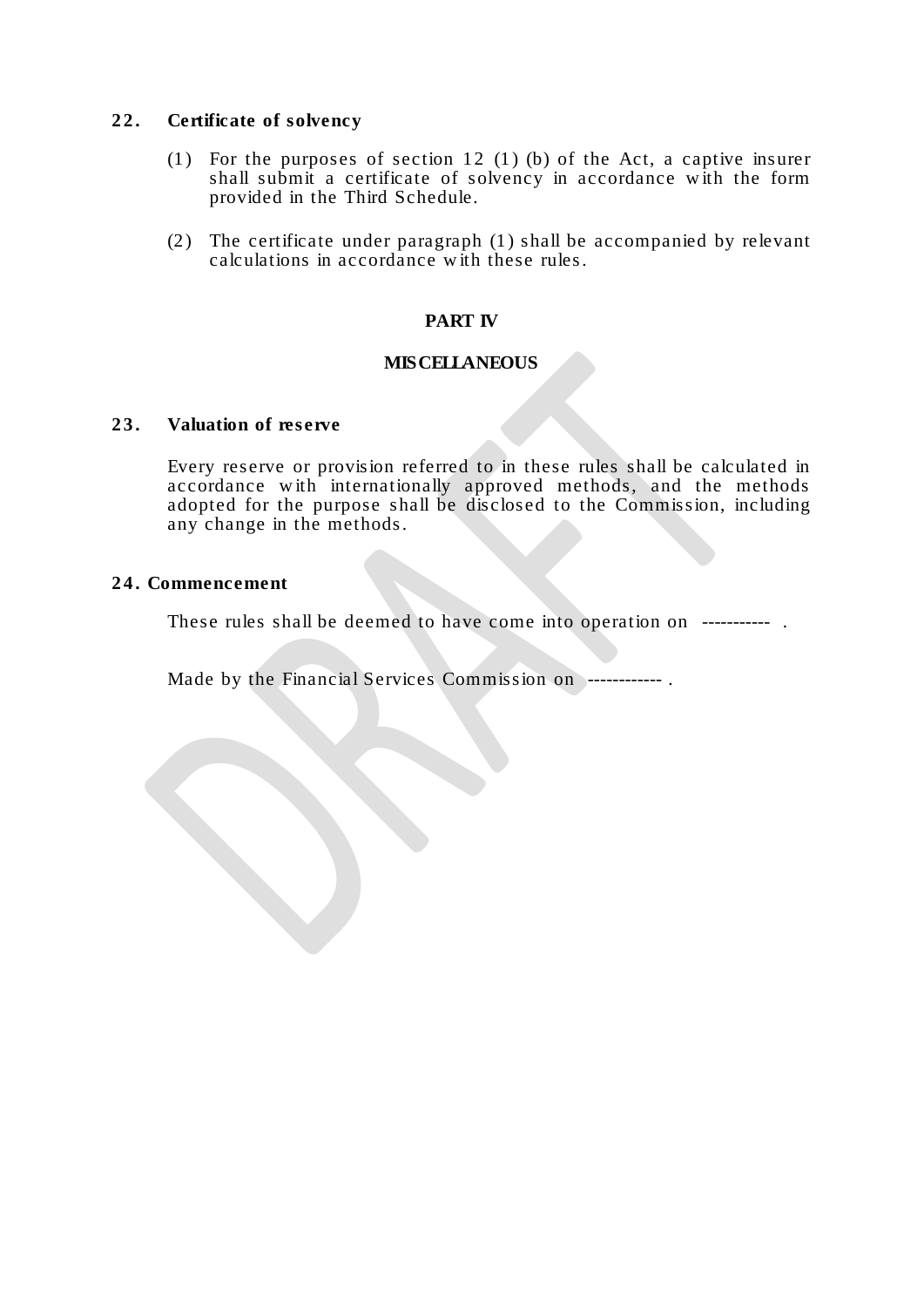### **FIRST SCHEDULE** [ $rule 6 \mid$  [ $|$

# **PART I**

# **CALCULATION OF ASSET CAPITAL**

Asset capital shall be calculated by taking into consideration the required margin

|    | Applicable factors                                                                                                                                                          | Required margin                                                                 |
|----|-----------------------------------------------------------------------------------------------------------------------------------------------------------------------------|---------------------------------------------------------------------------------|
| a) | cash, short term deposits and receivables outstanding<br>for less than 12 months                                                                                            | $0\%$                                                                           |
| b) | money market placements (collective investment)<br>schemes), government and semi-government bonds                                                                           | $1\%$                                                                           |
| c) | term deposits over 12 months, premium receivables<br>outstanding for more than one year, intragroup loans                                                                   | 2%                                                                              |
| d) | non-premium receivables outstanding for more than 12<br>months, bond funds, corporate bonds with acceptable<br>rating and asset-backed securities with acceptable<br>rating | 4%                                                                              |
| e) | corporate bonds rated below acceptable rating or<br>unrated, and asset-backed securities rated below<br>acceptable rating or unrated, property, listed equities             | 8%                                                                              |
| f) | intangible assets                                                                                                                                                           | 100%                                                                            |
| g) | assets not listed under this Schedule                                                                                                                                       | $17\%$ , or such<br>other amount as<br>may be<br>approved by the<br>Commission. |

Note to table:

Where information is not available to determine the redemption or maturity of an asset, or the asset falls in more than one category, the captive insurer shall use the category w ith the highest capital factors for that asset .

# **PART II**

# **CALCULATION OF UNDERWRITING CAPITAL**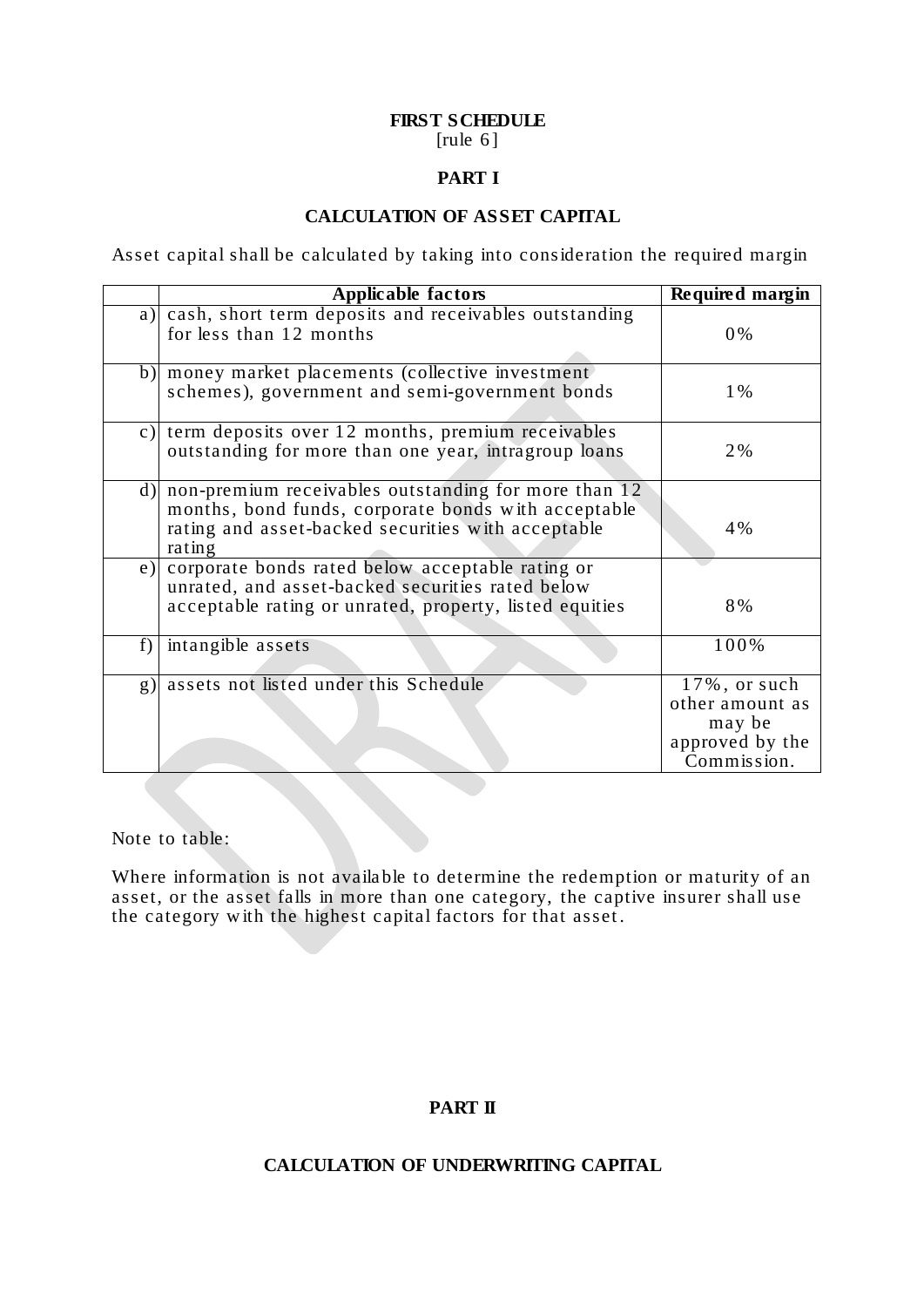Underw riting capital shall be calculated by retaining 10% of the higher of:

- (a) gross w ritten premium or earned premium, w hichever is higher, minus approved ceded premiums; and
- (b) gross outstanding claim liability including incurred but not reported claims minus approved reinsurers' share in technical provisions.

## **PART III**

### **ACCEPTABLE RATINGS FOR THE CALCULATION OF ASSET CAPITAL AND UNDERWRITING CAPITAL**

Acceptable ratings shall be equal to or above rating tiers as provided in the table hereunder:

| Credit rating agencies              | Credit rating tiers |
|-------------------------------------|---------------------|
| Standard & Poor's                   | <b>BBB</b>          |
| Moody's Investors Service           | Baa                 |
| AM Best                             | B-                  |
| Fitch Ratings                       | <b>BBB</b>          |
| Global Credit Rating                | <b>BBB</b>          |
| International Claims Paying Ability |                     |
| <b>CARE</b> Rating                  | <b>BBB</b>          |
| Claims Paying Ability               |                     |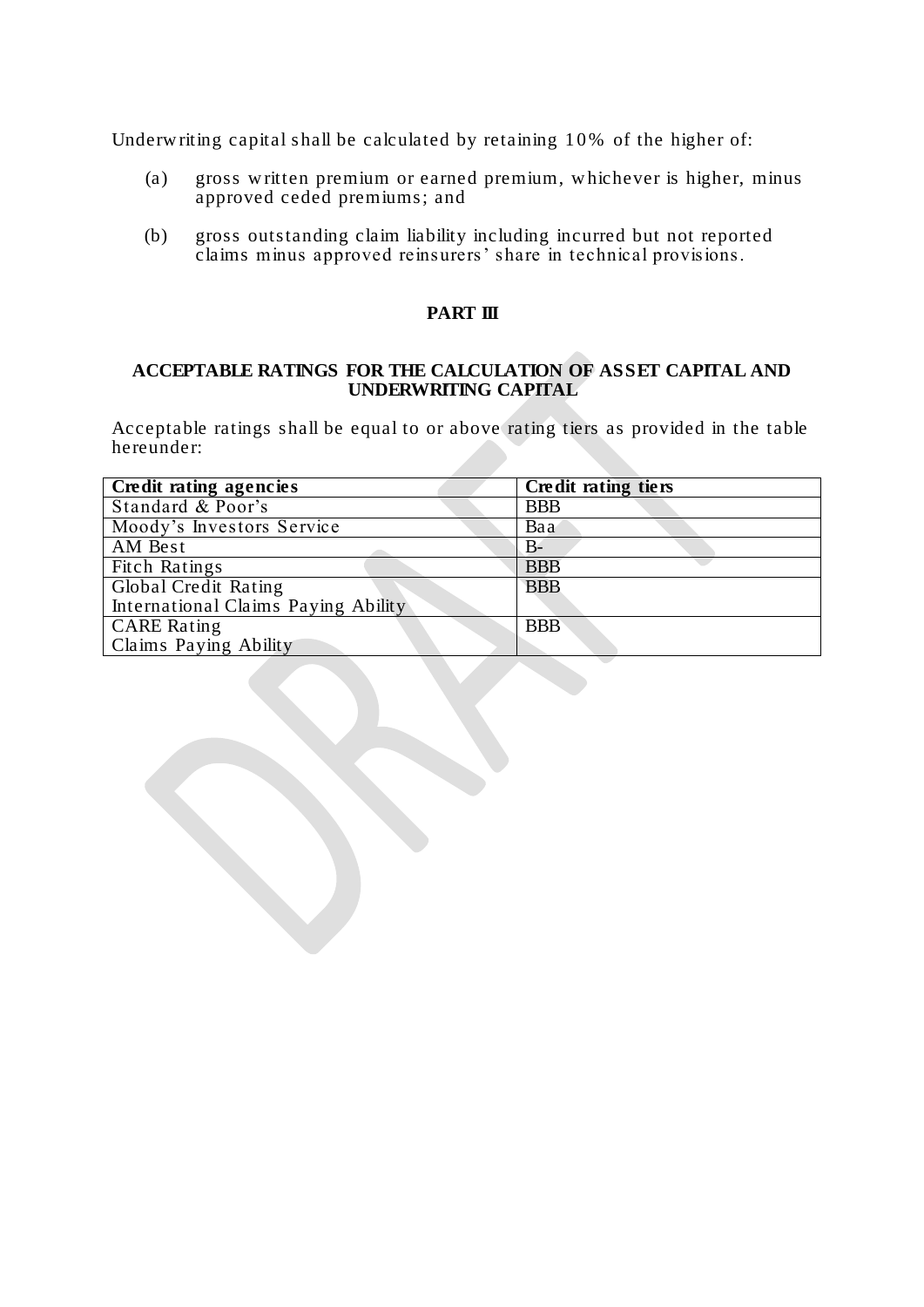**SECOND SCHEDULE** [rule 19]

REFER TO FORMS IN EXCEL SHEET